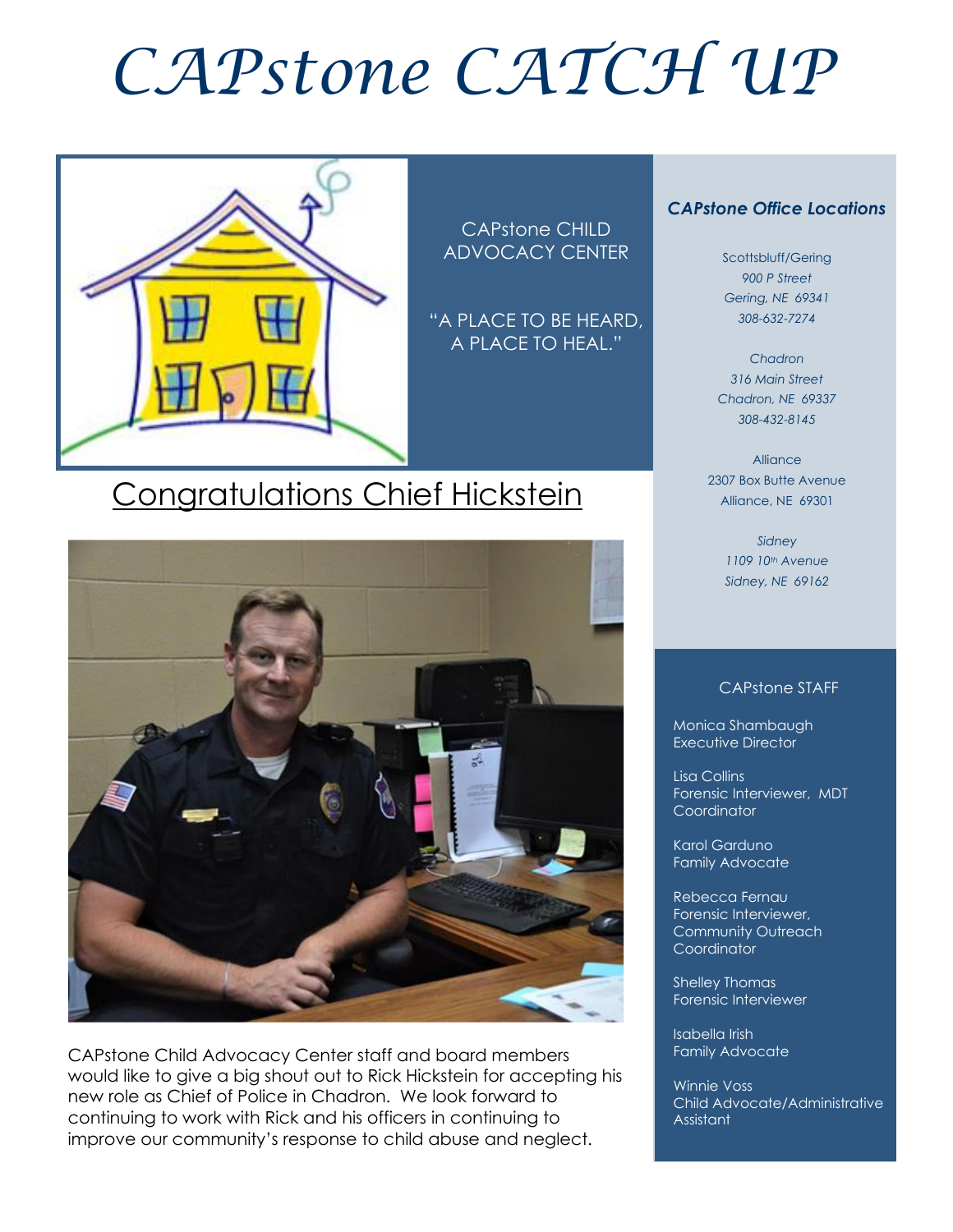#### **CAPstone Donors are Superhero's**



**CAPstone WISH LIST**

**For the Children** New Beanie Babies/stuffed animals New Blankets New Backpacks **Journals** McDonalds/Runza gift cards

**For the Facility** Gift cards to Walmart/Target Individually wrapped snacks/juices



#### **DONATIONS**

First National Bank of Omaha \$107.00

Panhandle Public Health District-Dental Health Program 120 Dental Hygiene Kits

Intralinks, Inc Service for setting up new computers

Bob Hessler Mini Journals and Pens

## WYOBRASKA GIVES

CAPstone would like to send out a huge THANK YOU to all who worked so hard putting together the 2021 Wyobraska Gives Campaign. CAPstone was blessed with several donors throughout the day. Also, thanks to our tech-savvy Advocate Isabella who diligently kept our facebook viewers up to date throughout the day and sent reminders to them as well during the day of the campaign. Because of her efforts CAPstone received an additional reward from the foundation of \$1,000.00 for having the most facebook posts between 8 am and 10 pm. Thank you, Isabella, for taking the time to keep our viewers and followers up to date on the days happenings. The total amount that CAPstone will benefit from WyoBraska Gives in 2021 is….. (drum roll please)…… \$3,222.00. We here at CAPstone are so thankful for this blessing that will help children and their families who come to our center.



#### CAPstone BOARD OF DIRECTORS 2021

SARA GRANT Chadron State College

SHARON WALKER Retired Social Worker

GEORGE SCHLOTHAUER Bridgeport Schools

> KAYLA IMUS Heritage Estates

LAURA BURGESS SBCO Attorney's office

KATHERINE BATT Department of Health and Human Services

> RACHEL DELLE Scottbluff Schools

JANE FLIESBACH Fliesbach Foundation

ADAM FRERICHS Cheyenne County Sheriff's **Office** 

PAMELA BARKER Gering Public Schools

JANELL GRANT Box Butte General **Hospital** 

> TINA JAMES CS Precision

MELISSA VAN GALDER Guardian Belle's

VICKY MORENO SBCO Attorney's office

> BETH RUZICKA RWMC

AMANDA BOSSE RWMC

> JEFF PECK **Intralinks**

KATHY STOKEY Retired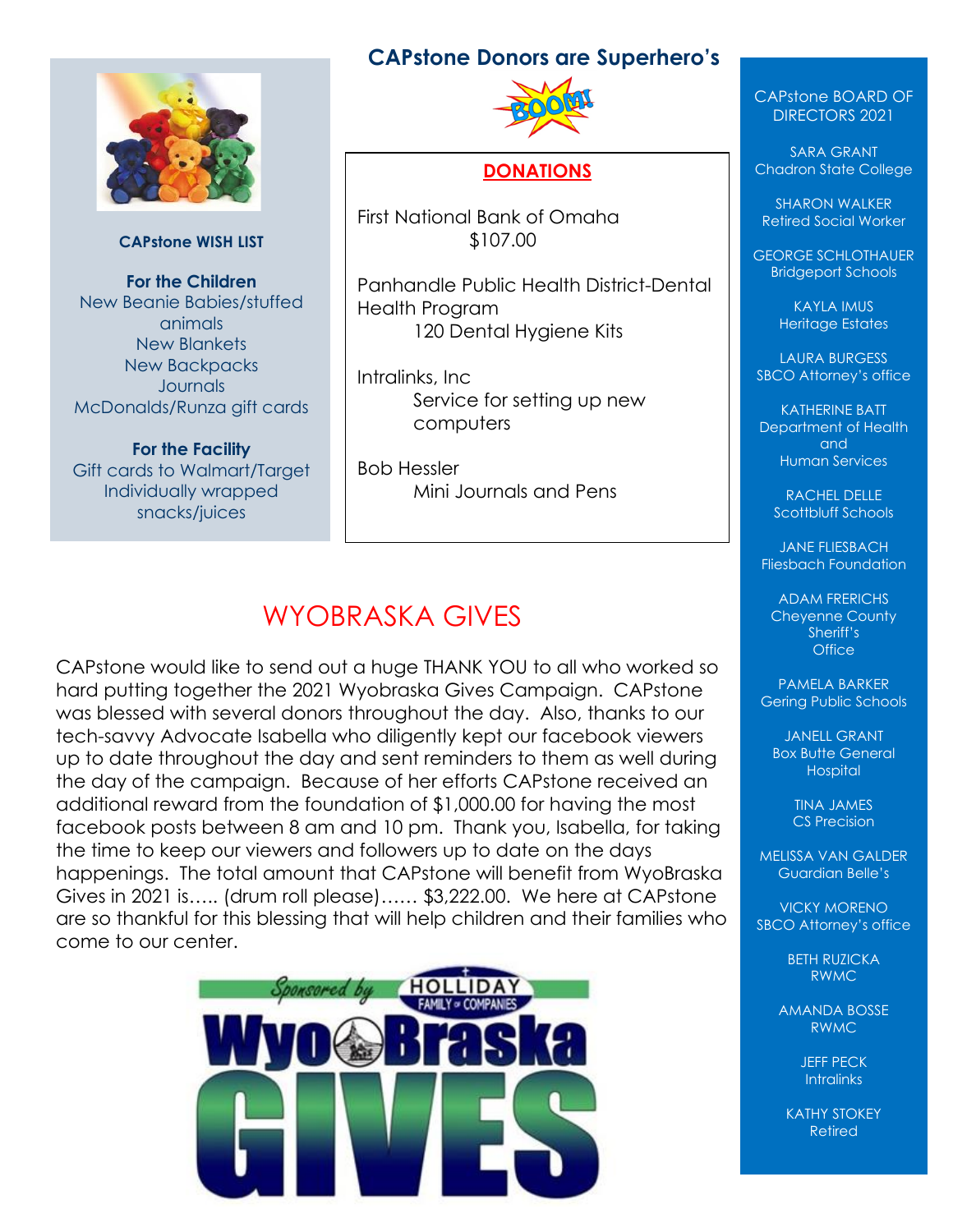#### *Website*

*[www.capstonenebraska.com](http://www.capstonenebraska.com/)*

*Email*

*[director@capstonenebraska.com](mailto:director@capstonenebraska.com)*

#### *Facebook*

*[https://www.facebook.com/CAPst](https://www.facebook.com/CAPstone-Child-Advocacy-Center-310733285741/) [one-Child-Advocacy-Center-](https://www.facebook.com/CAPstone-Child-Advocacy-Center-310733285741/)[310733285741/](https://www.facebook.com/CAPstone-Child-Advocacy-Center-310733285741/)*

#### **To report child abuse/neglect**

**Nebraska child abuse/neglect hotline**

**1-800-652-1999 or call your local Law Enforcement agency.**



Picture: CAPstone staff participating in the walk at lunch day.

Uniting Against Child Abuse: A National Conversation happened a few weeks ago. If you missed it, you can watch it at the link below!

Organized by twelve child advocacy centers, This presentation features a conversation with Terry Crews, performances by The 5 Browns and Ashley-Lauren Elrod and is hosted by Sasha Joseph Neulinger.

<https://cacnationalconversation.com/>

(copy and paste link above)

#### ATTENTION ATTENTION READ ALL ABOUT IT

DEPT. OF HEALTH AND HUMAN SERVICES

If there is something you would like to see in our newsletter or would like to add to our newsletter, such as a job opening or an event you are having, please let us know.

Email Rebecca at [outreach@capstoneneb](mailto:outreach@capstonenebraska.com) [raska.com](mailto:outreach@capstonenebraska.com) or call at 308- 432-8145

Page 2

Attention all MDT members and/or agencies that work with CAPstone CAC. If you have training needs and are needing some assistance in costs to attend, whether it be lodging, training costs, or meals, contact Monica Shambaugh at CAPstone to see if it is a training that CAPstone can help with. There are some funds available particularly if the training can be paid for before the 30<sup>th</sup> of June.

Monica Shambaugh @director@capstonenebraska.com

(308) 632-7274

If you are interested or feel inspired to help CAPstone by becoming a board member or volunteer, contact Monica Shambaugh in Gering at 308-632-7274. We would be more than happy to visit with you about this opportunity.



**United Way of Western Nebraska Partner Agency**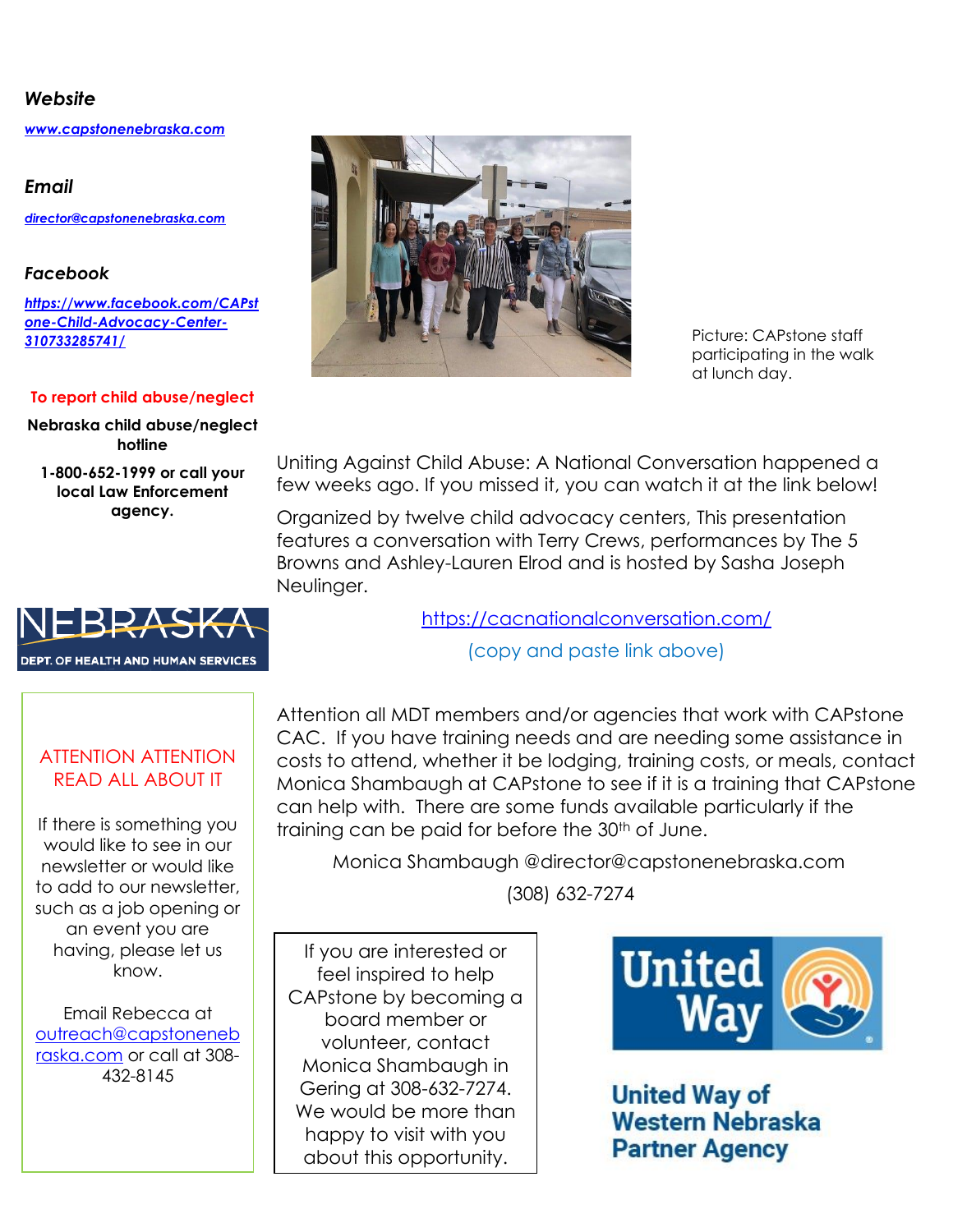### **UPCOMING TRAININGS**

#### Bridges Out of Poverty

June 11 @ 9:00 am - 3:00 pm MDT, Alliance High School Commons Area This workshop is a comprehensive approach to understanding poverty using the lens of economic class and provides concrete tools and strategies for a community to alleviate poverty. Participants will review poverty research, examine a theory of change, and analyze poverty through the prism of the hidden rules of class, resources, family structure, and language.

This workshop is open to the general public and perfect for community organizers, elected officials, concerned citizens, nonprofit staff, mental health providers, educators and school counselors, those working in the health and human service industry, frontline employees and more!

Registration \$25 – includes refreshments and lunch. Scholarships are available. Please email kayla.gasker@panhandlepartnership.com Check-in and networking will begin at 8:00 a.m. Various agencies will have outreach tables. Contact Kayla Gasker to arrange a table, please email kayla.gasker@panhandlepartnership.com In order to have the workbook/book available for you at the event, the deadline to order is Friday, May 14.

#### **CAN 101**

This course prepares mandatory reporters with the knowledge and skills to recognize and report child abuse and neglect along with an overview of the different types of abuse and their prevalence in Nebraska. In this training, participants will discuss challenges associated with reporting abuse and neglect, practice asking minimal facts questions, and receive resources that will help with knowing how and when to report.

#### Participants will:

Learn the different types of child abuse and neglect Know what to do when they suspect child abuse and neglect Understand how to report child abuse and neglect Learn what questions to ask when child abuse and neglect is suspected Understand what happens when a report is made

If you are interested in a CAN 101 training for your agency or organization, contact Rebecca at [outreach@capstonenebraska.com](mailto:outreach@capstonenebraska.com) or call 308-432-8145 or Monica at [director@capstonenebraska.com](mailto:director@capstonenebraska.com) or 308-632-7274.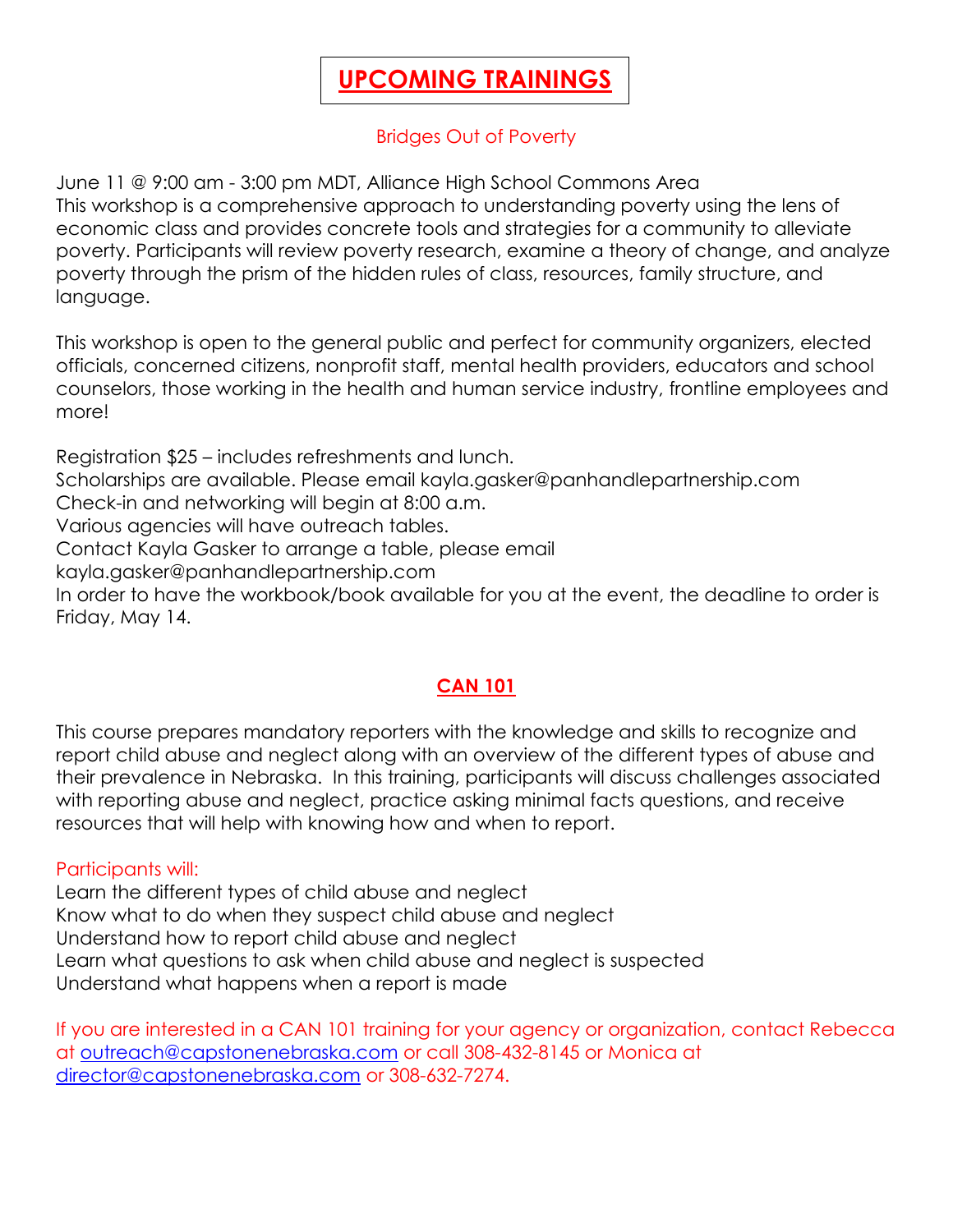#### **Winnie's Wellness**

#### Mindfulness Practice in the Treatment of Traumatic Stress

Mindfulness involves paying attention to and accepting your feelings, thoughts, and sensations. Practicing mindfulness might help you cope with stress or difficult emotions.

What Is Mindfulness?

Mindfulness is a way of thinking and focusing that can help you become more aware of your present experiences. Practicing mindfulness can be as simple as noticing the taste of a mint on your tongue. There are some things you might do every day without even thinking about them, like brushing your teeth in the morning. Mindfulness involves paying attention to the feelings and sensations of these experiences.

While researchers have not yet studied the effects of mindfulness practice in helping trauma survivors diagnosed with PTSD, research has shown mindfulness to be helpful with other anxiety problems. It has also been shown to help with symptoms of PTSD, such as avoidance and hyperarousal. If you have gone through trauma, you may want to learn what mindfulness is and how it might be helpful to you.

Mindfulness practice has two key parts:

- Paying attention to and being aware of the present moment
- Accepting or being willing to experience your thoughts and feelings without judging them

For example, focusing on the inhale and exhale of your breathing is one way to concentrate on the present moment. Mindfulness involves allowing your thoughts and feelings to pass without either clinging to them or pushing them away. You just let them take their natural course. While practicing mindfulness, you may become distracted by your thoughts and that is okay. The process is about being willing to notice where your thoughts take you, and then bringing your attention back to the present.

**References** 

Mindfulness Practice in the Treatment of Traumatic Stress. Retrieved on May 27, 2021 from https://www.ptsd.va.gov/gethelp/mindfulness\_tx.asp.'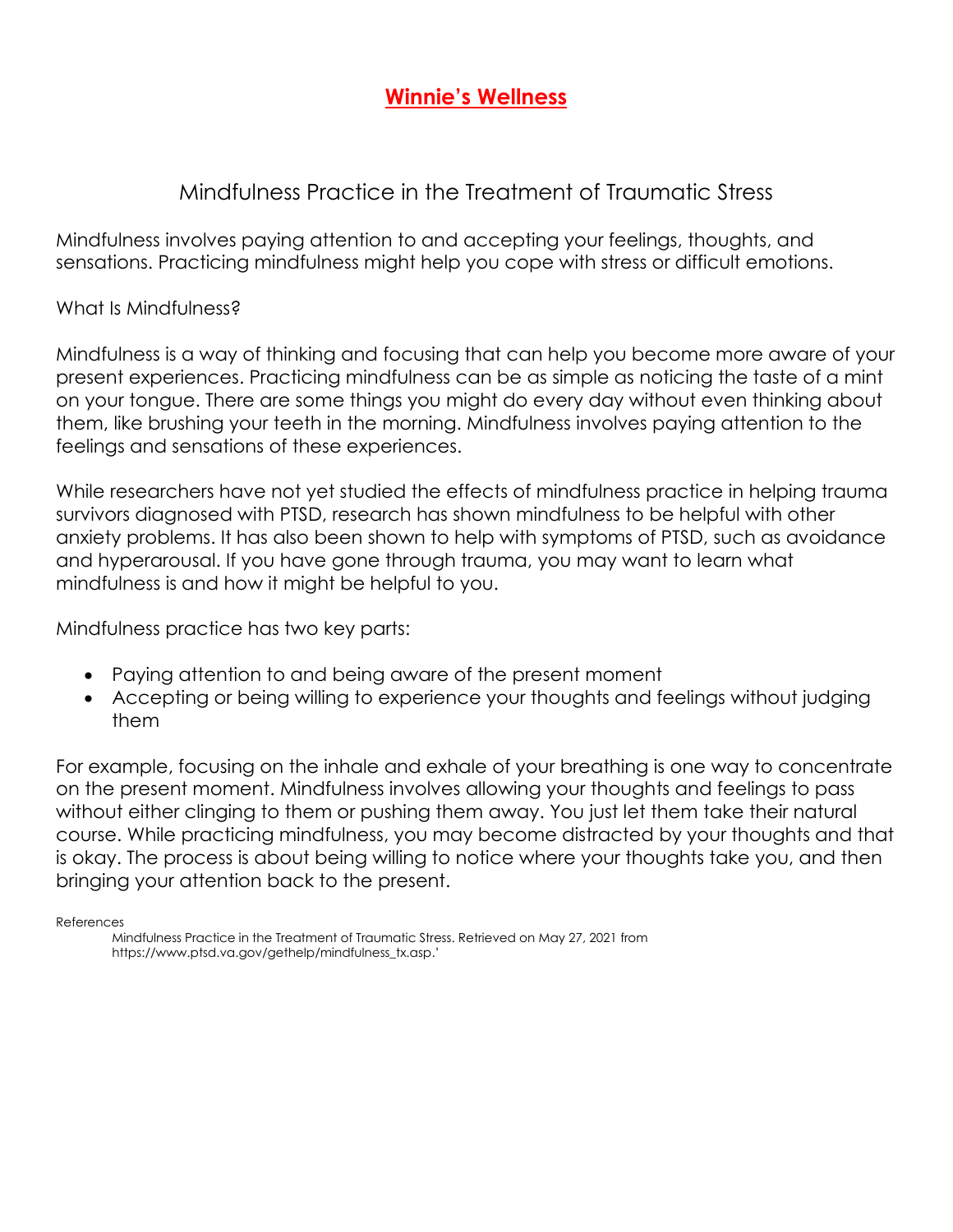## YOU are a Mandatory Reporter



We all learned some new things during the Covid Pandemic. Some things we will no longer need once we start to get back to the pre-covid way of living, some things we have found will continue to be just as important as it was when we were working from home and homeschooling our children. The importance and responsibility of the COMMUNITY when it comes to reporting abuse/neglect of children must remain every bit as important. In Nebraska, we are all mandatory reporters, and it is our job to take the necessary steps if we have been a witness or suspect some type of abuse and/or neglect.

Research has shown that the number of reports during the pandemic of suspected cases of possible abuse/neglect decreased consistently throughout the United States. This trend coincides with what is typically seen during the summer months: a decrease in abuse reports when the students are out of school followed by an increase when school resumes. We, as community members and mandatory reporters have a responsibility to ensure these reports are made once you have been a witness or have knowledge of any abuse/neglect.

What CAPstone recommends if a person suspects child abuse has occurred:

• Immediately report the abuse to the Department of Health and Human Services (DHHS) by calling 1-800-652-1999. They will ask you pertinent information regarding the parties involved, who was there, when did the alleged abuse/neglect occur, and if the alleged perpetrator has immediate access to the child. Only report what you have knowledge of, if you do not, it is okay to say I do not know. You can call anonymously but we recommend that you do leave your name and number so that if additional information needs to be collected, Law Enforcement and DHHS know who to contact.

• You do not need "proof" to file a report. Leave the investigating up to the local authorities.

• Do not discuss the allegations with anyone else, including relatives or coworkers to ensure any investigation is not jeopardized.

If the child is injured and needs immediate medical help or you know the alleged perpetrator is currently with the child victim call your local Law Enforcement office. Your phone call could potentially save the life of a child or change their life completely by ensuring the local authorities will make every effort to keep the child victim safe.

*"Heroes are made by the paths they choose, not the powers they are graced with."*

The Flash